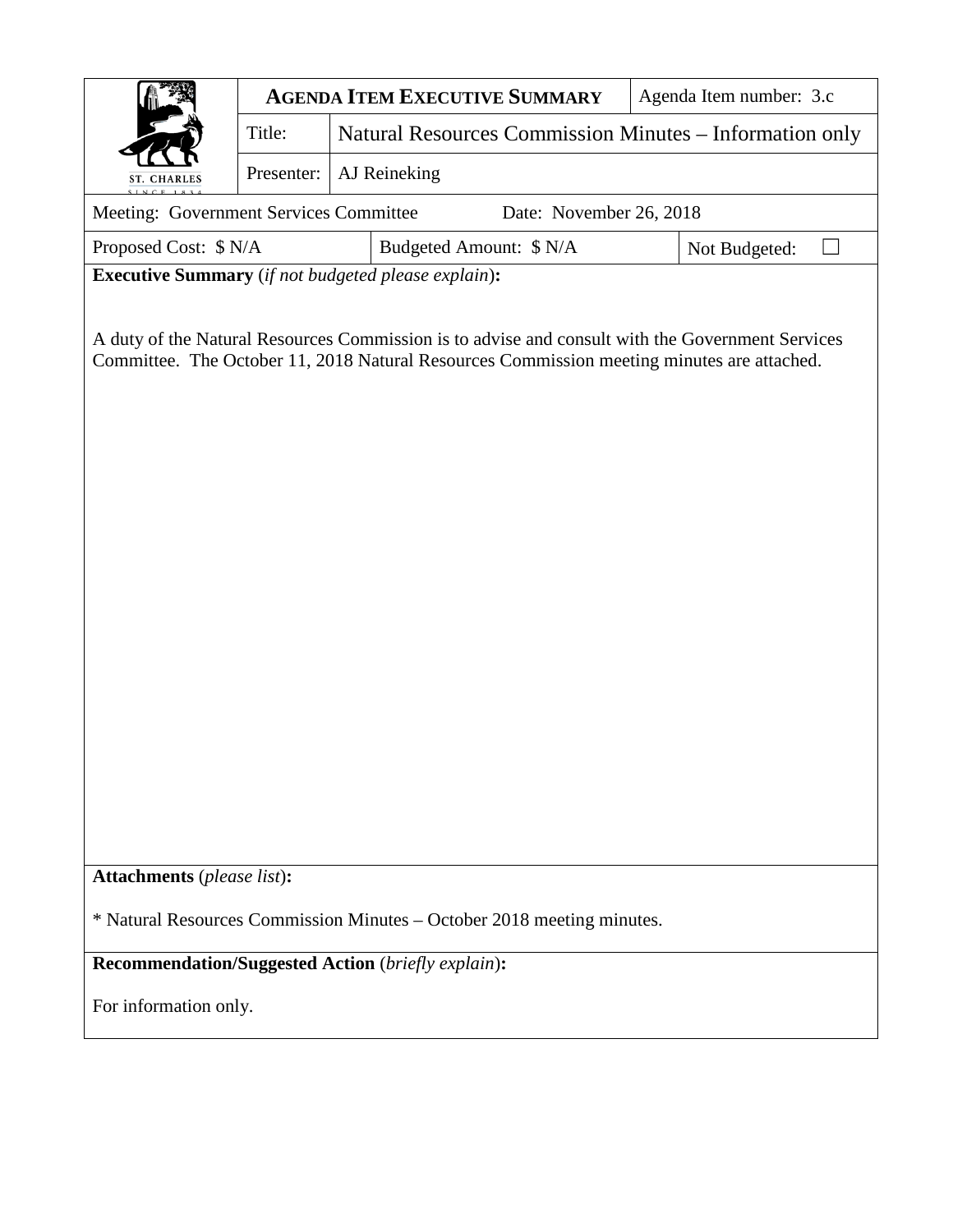# **MINUTES CITY OF ST. CHARLES NATURAL RESOURCES COMMISSION MEETING RALPH GRATHOFF, CHAIRMAN SEPTEMBER 13, 2018**

**Members Present**: Chairman Ralph Grathoff, Valerie Blaine, Kathy Brens, Jon Duerr, Heather Goudreau, Lee Haggas, Ray Hauser, Suzi Myers, Loren Nagy, Pam Otto, Caroline Wilfong

#### **Members Absent**: None

**Others Present**: Jeremy Craft, AJ Reineking

#### **Visitors Present:** None

#### **1. Call to Order & Pledge of Allegiance**

The meeting was convened by Chair. Grathoff at 7:02 p.m.

#### **2. Minutes Review and Approval**

Motion to approve and place into the public record the minutes of the August 9, 2018 Natural Resources Commission [NRC] meeting. Motion by Comm. Duerr, second by Comm. Brens to approve the minutes. Voice vote: unanimous; nays – none. Motion carried at 7:03 p.m.

#### **3. Old Business**

#### **A. Pumpkin Composting Event**

Comm. Goudreau confirmed the NRC's pumpkin composting event will be held on Saturday, November 3rd from 8:00 a.m. to 12:00 p.m. in the City's Public Works parking lot. Lakeshore Recycling Systems will drop off a container on Friday, November 2nd. The event will be publicized via flyers and on social media; the City's Communications Division will assist with publicity. Chair. Grathoff thanked Comm. Goudreau for coordinating this event.

#### **B. Storm Drain Stenciling/Medallions**

Comm. Goudreau provided a sample of one of the storm drain medallions obtained by SCARCE [School and Community Assistance for Recycling and Composting] via grant funding. The medallions are placed on top of storm drains or on the curb next to the storm drain with adhesive supplied with the medallions. Comm. Otto noted some of the storm drains in the City have the wording "No Dumping Drains to River" cast into the metal drains. The subject of storm drain stenciling was brought up by America in Bloom (AIB) judges during their visit to the City in July. Comm. Otto explained the medallions are generally made from plastic, aluminum or brass at a cost of \$4 - \$7 each. Comm. Blaine added that educating the public on where storm drain water drains would be an important part of this initiative. Mr. Reineking suggested the NRC may consider posting a short article on the City's website and/or blog with a link to additional information about the storm drain placards. Comm. Myers suggested using a diagram of the storm sewer system so residents can see where the water actually goes. Chair. Grathoff summarized by requesting the City obtain cost information including installation for  $50 - 100$  storm drain placards to determine if this would be budgetable or if a grant should be pursued. In the meantime, the NRC can utilize its social media presence for storm drain education.

#### **C. Social Media Presence Memorandum of Understanding**

Mr. Reineking explained the content of NRC's Facebook page is required to adhere to certain standards based on the *"Memorandum of Understanding, The City of St. Charles and St. Charles Boards and Commissions, Maintaining a Board or Commission Social Media*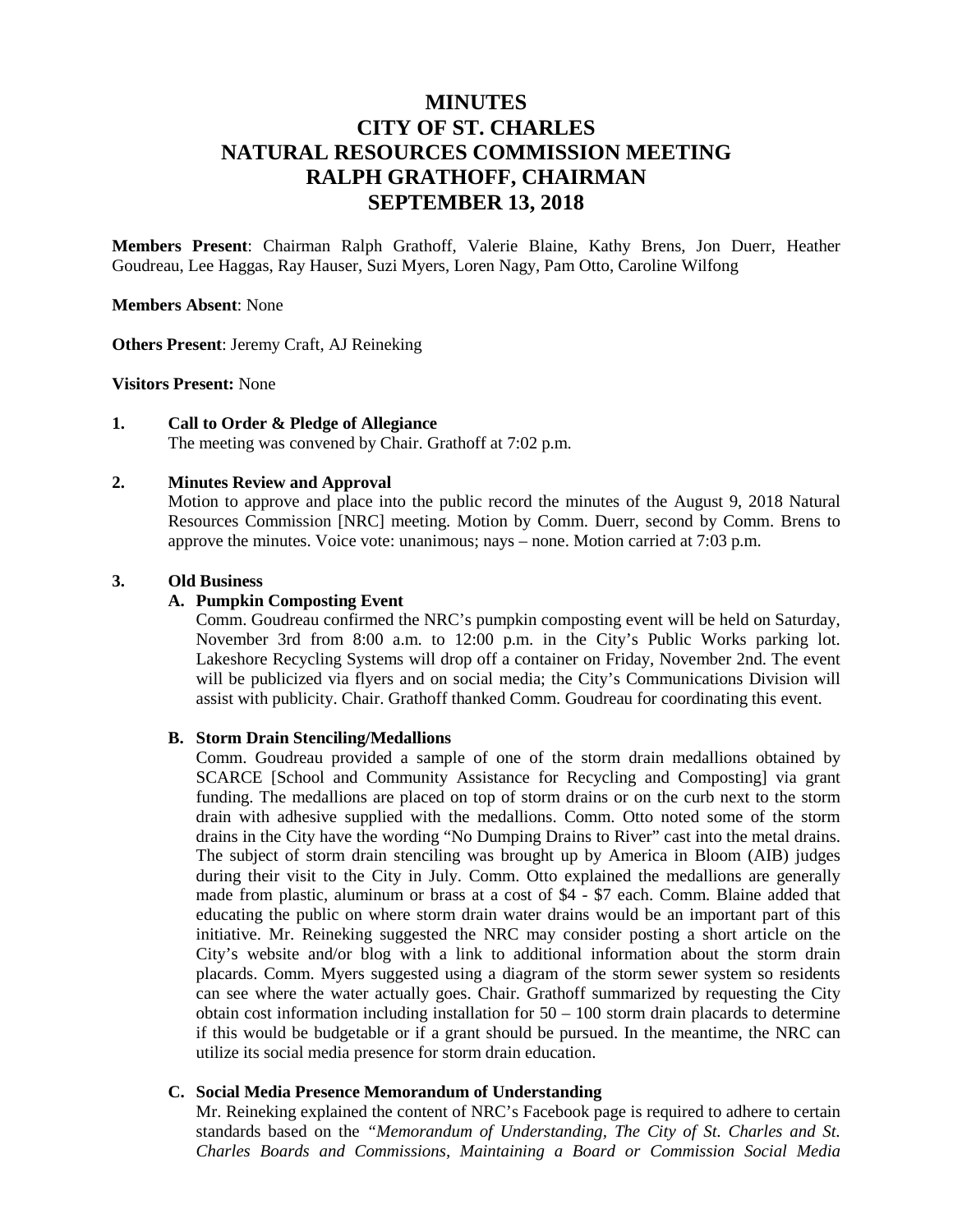*Presence.*" The NRC is the first City Commission to utilize social media. The City's Communications Division Manager is the administrator of the NRC's Facebook page, but any member of the NRC may have editing rights within the parameters of the above-referenced memo. Several Commissioners have photos to post. Chair. Grathoff requested a link to the NRC's Facebook page from the City's website; Mr. Reineking will find out how this is handled. A copy of the memo of understanding is attached to and made a part of these minutes.

### **4. New Business**

### **A. Urban Forestry Management Plan Review**

The following amendments will be made:

- Wording with the [former] Tree Commission will be amended to reflect the Natural Resources Commission.
- Reference and links to the Morton Arboretum website with regard to recommended trees species for planting by residents will be included in the Plan and on the NRC's Facebook page.

Comm. Nagy requested clarification and provided suggestions regarding:

- Mulching timing, completion City-wide, ongoing mulching.
- Preservation of private trees in construction zones Mr. Reineking confirmed this is accurate and set forth in City Code.
- Invasive trees versus recommended tree species and the number of these types of trees to be planted in the City – specifically Callery Pear trees, Amur Cork trees, Mountain Ash trees and Fringe trees.
- Amend to include revised OSHA standards that require electric line clearing and arboriculture certifications for work done by arborists and contractors.

Chair Grathoff requested the inclusion of photos taken by Graf Tree Care into the Plan.

Chair. Grathoff noted none of the amendments to the UFMP are substantive as to require review or approval by City Council and/or Government Services Committee.

### **B. Retention Pond Clean-Up**

Comm. Otto explained this topic is also related to AIB's visit to the City. The site at the southwest corner of Route 38 and Randall Road is the location of a future Wahlburgers restaurant. There is a retention pond at this location that needs clean-up as there are overgrown reeds, the seeds of which are a concern as they may be drawn into the adjacent storm drains; stigmite plants and buckthorn are also overgrown.

Comm. Duerr expressed concern regarding adherence to City Code with regard to storm water retention. Mr. Reineking noted the development plans were approved by City Council; the restaurant building will be on the west side of the pond facing east toward Randall Road. Comm. Duerr stated the owner of the land should be responsible for pond clean-up. Comm. Brens suggested the NRC's role could be advisory to the property owners with regard to pond clean-up. Comm. Otto asked if the City has any jurisdiction in terms of requiring clean-up of the retention pond. Mr. Reineking explained the City's Community Development was involved in the project. Chair. Grathoff and Comm. Duerr noted the City's construction permitting process will include stormwater management, etc., and the City's Building and Code Enforcement Division will ensure the project adheres to City Code standards.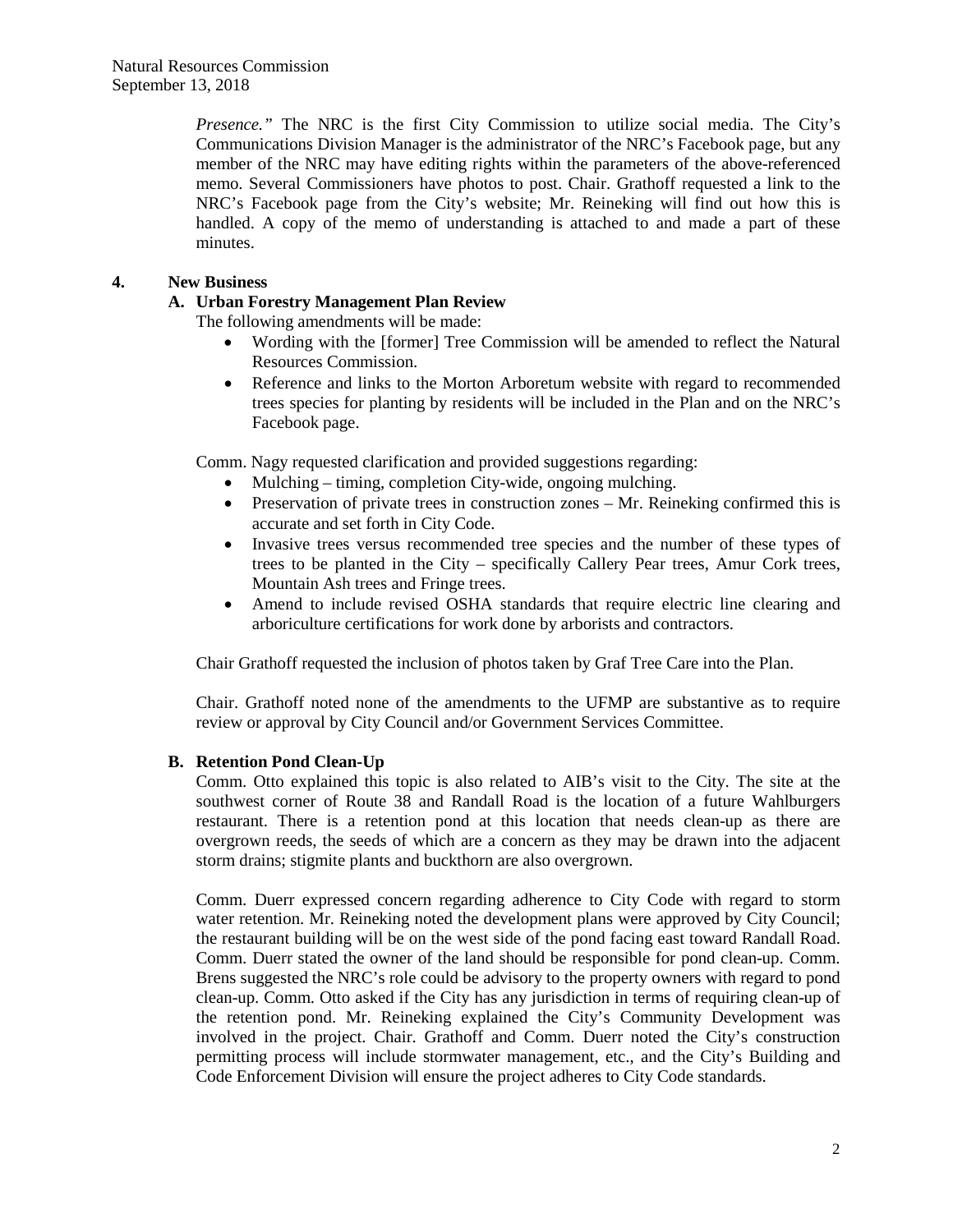Comm. Otto restated there appears to be an opportunity for the NRC to ensure the retention pond area is cleaned-up and the right mix of plants are included in the plantings around the pond. Mr. Reineking will contact the City's Community Development Department to obtain additional information on the formal plans for the retention pond in connection with the restaurant project. This topic will be further discussed at the October NRC meeting.

### **5. Committee Reports**

### **A. Education Committee**

Comm. Myers reported she and Comm. Haggas attended a presentation regarding bioreactors; a copy of informational materials was distributed to all present. The Kane County Farm Bureau is interested in nutrient loss reduction, specifically nitrate loss. A bioreactor was installed on Silver Glen Road, and processes water through wood chips to retain nutrients. The bioreactor requires gravity, not electricity, and is buried underground so no crop acreage is lost. A copy of the informational materials are attached to and made a part of these minutes.

In connection with the City's solar plant, Comm. Myers provided information on a type of no-maintenance landscape grass specifically for solar plants called "solar farm mix." Perhaps these grasses can be included with the City's landscaping around the solar plant. The Kane County chapter of Pheasants Forever may be willing to partner with the NRC on a possible initiative for solar landscaping.

### **B. Langum Woods Clean-Up Committee**

Comm. Otto – no information reported.

### **6. Public Services Division Tree Activity Reports July 2018**

Motion by Comm. Nagy to approve the Public Services Division Tree Activity Reports and place into the public record, second by Comm. Brens. Voice vote: unanimous; nays – none. Motion carried at 8:06 p.m.

### **7. Additional Items**

### **A. Commissioners**

Comm. Hauser commented on the importance of milkweed in relation to the monarch butterfly. Comm. Blaine noted there will be a monarchs and milkweed event held by the Forest Preserve District of Kane County on June 2, 2019.

Comm. Goudreau informed the NRC there will be a green fair at the DuPage County fairgrounds this weekend, which will include monarch information, an enviroscape watershed model and a recycling event.

Comm. Blaine shared information and recommended a book entitled *The American Canopy – Trees, Forests and the Making of a Nation.* Comm. Blaine will give a talk on this book in November at the Batavia Public Library.

Comm. Nagy shared information on the second annual Impact Conference on Building Sustainable Landscapes. The event will be held October 16, 2018, at the Chicago Botanic Garden.

Comm. Brens shared information on an upcoming St. Charles History Museum event, Grave Reminders, which will be held October 6, 2018.

The NRC thanked Mr. Craft for the removal work and tree trimming recently completed.